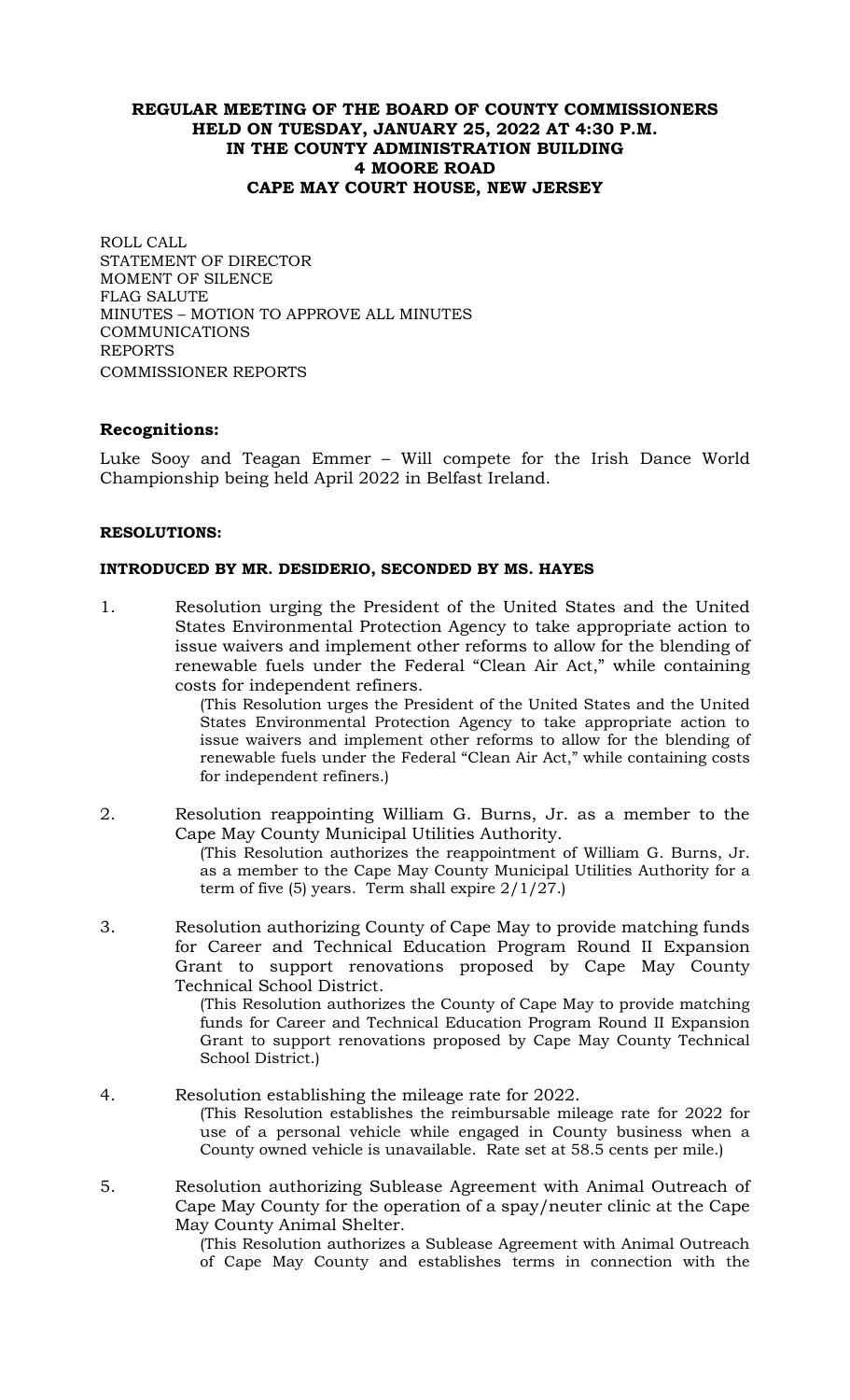operation of a spay/neuter clinic in space provided for such purpose by the Cape May County Animal Shelter.)

6. Resolution authorizing renewal of flood insurance coverage with National General Insurance Company for the Wildwood Crest and Stone Harbor Library locations in the total amount of \$3,086.00.

(This Resolution authorizes flood insurance policies for the Wildwood Crest and Stone Harbor locations for the term 02/04/22 through 02/04/23.)

7. Resolution authorizing renewal of Surety Bond with RLI Insurance Company for Janet M. McMahon, Division Director of Finance & Purchasing in the amount of \$1,750.00.

(This Resolution authorizes renewal of Bond No. LSM1316441 for Janet M. McMahon, Division Director of Finance & Purchasing for the term of 01/01/22 through 01/01/23.)

8. Resolution authorizing renewal with National Union Fire Insurance Company of Pittsburgh, PA for group accident coverage in the amount of \$1,547.00.

> (This Resolution authorizes renewal of coverage for Community Service (SLAP Program), Fire Hawk Program, OEM and County Volunteers Group Accident Insurance for the term of February 1, 2022 through February 1, 2023.)

- 9. Resolution authorizing payment to the Travelers Insurance Company for a claim expense in the amount of \$3,073.00. (This Resolution authorizes a payment to the Travelers Insurance Company, Deductible Billing Department for a claim expense in the amount of \$3,073.00.)
- 10. Resolution authorizing payment to the Travelers Insurance Company for various claims in the total amount of \$68,137.45. (This Resolution authorizes payment to the Travelers Insurance Company, Property-Casualty Department for various claims.)
- 11. Resolution authorizing renewal with American Home Assurance Company for Commercial Property Policy #025032496 in the total amount of \$506,786.58.

(This Resolution authorizes renewal of Commercial Property Policy #025032496 for the term of 01/01/2022 through 01/01/2023.)

- 12. Resolution amending the Cape May County Drug and Alcohol Free Workplace Policy. (This Resolution amends the County's existing Drug and Alcohol Free Workplace Policy.)
- 13. Resolution authorizing an extension of Contract No. C0-141 with ADT Commercial, LLC for Expansion and Integration of Security Access and Video Surveillance Systems on an as-needed basis.

(This Resolution authorizes an extension of Contract No. C0-141 with ADT Commercial, LLC for Expansion and Integration of Security Access and Video Surveillance Systems on an as-needed basis to May 31, 2022.)

14. Resolution awarding Contract No. C2-1 to United Uniforms, LLC and Contract No. C2-2 to Action Uniform Co., LLC to furnish and deliver uniforms for various Public Safety Departments.

(This Resolution awards Contract Nos. C2-1 to United Uniforms, LLC and C2-2 to Action Uniform Co., LLC to furnish and deliver uniforms to various Public Safety Departments for a term of one year commencing January 30, 2022, with one (1) additional One-year option.)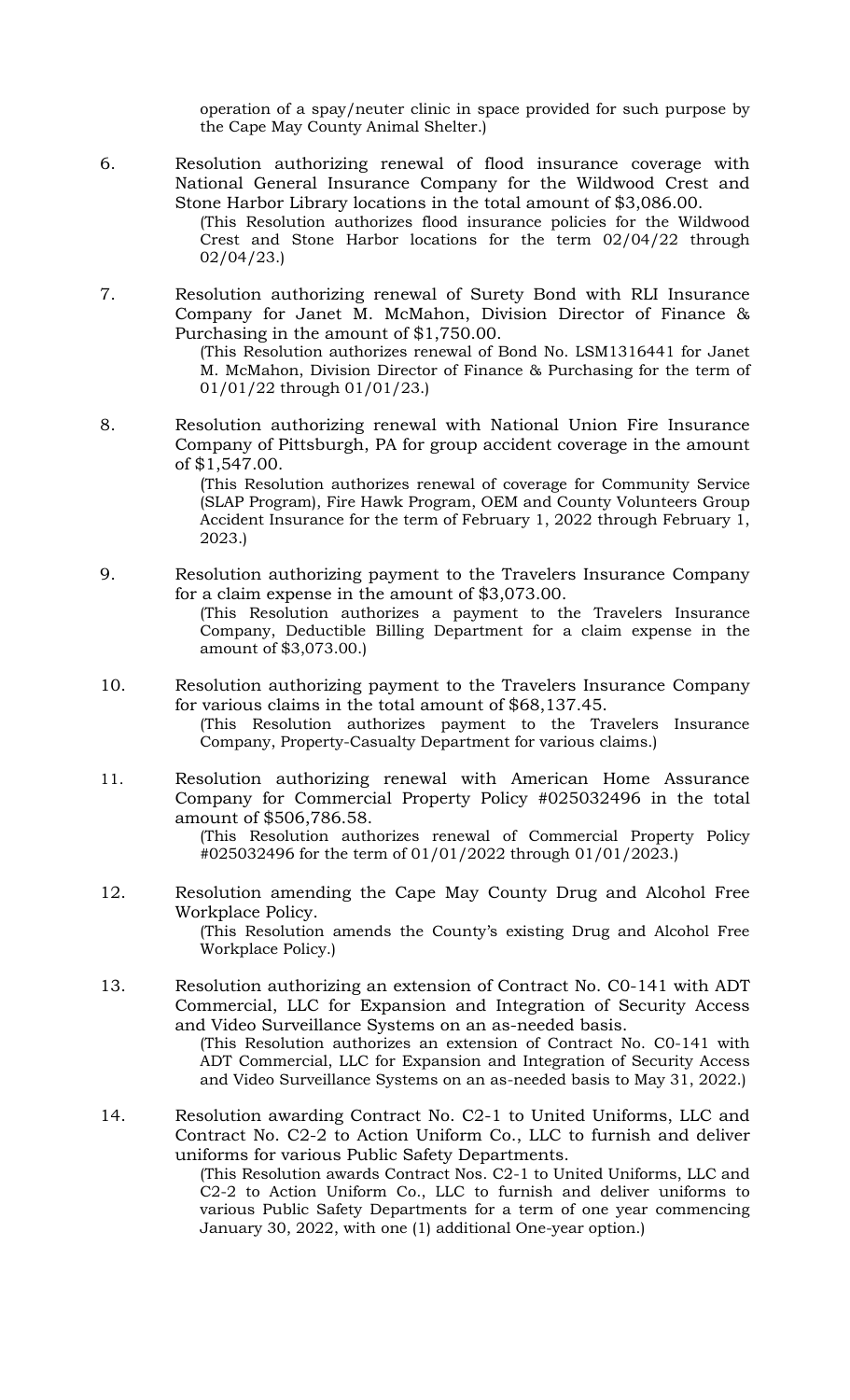15. Resolution authorizing agreements with various instructors for Fire Marshall's Office on an as-needed basis for a one-year term commencing January 1, 2022.

> (This Resolution authorizes agreements with various instructors from January 1, 2022, through December 31, 2022, at an hourly rate pursuant to the attached memorandum.)

#### **INTRODUCED BY MR. PIERSON, SECONDED BY MR. MOREY**

- 16. Resolution granting and amending various Leaves of Absence to County Employees. (This Resolution authorizes County Employees to be placed on a Leave of Absence in accordance with the County Leave of Absence Policy and the Family Medical Leave Act (FMLA).)
- 17. Resolution approving the monthly disbursements from the Department of Human Services for the TANF, General Assistance and Clearing Accounts.

(This Resolution accepts and approves the monthly disbursements for the TANF, General Assistance and Clearing Accounts as submitted by the fiscal Department for the Department of Human Services.)

18. Resolution authorizing execution of various Memorandums of Understanding for Disease Prevention and Health Promotion Service Program Dental Grants.

> (This Resolution authorizes the execution of Memorandums of Understanding with various vendors for Disease Prevention and Health Promotion Service Program Dental Grants on an as-needed basis.)

19. Resolution amending Contract No. C9-63 to Senior Care Centers of America, Inc. d/b/a Active Day of Cape May for Adult Day Services-Medical as needed for the Department of Human Services Division of Aging and Disability Services.

> (This Resolution amends Contract No. C9-63 with Senior Care Centers of America, Inc. d/b/a Active Day of Cape May to adjust the daily rate to \$82.00, per the State of New Jersey Department of Human Services Office of Management and Budget approved rate change effective October 1, 2020.)

20. Resolution approving additional funding for Contract No. SH22005 for Social Services for the Homeless Grant awarded by New Jersey Department of Human Services in the amount of \$25,000.00 for the period of January 1, 2022 through December 31, 2022.

(This Resolution authorizes additional funding for the FY2022 Social Services for the Homeless Grant Funding in the amount of \$25,000.00, for the period  $1/1/22$  through  $12/31/22$ .)

21. Resolution accepting additional Grant Award from the New Jersey Department of Health for the Cancer Education and Early Detection Grant (CEED) No. DCHS22CED011 for the period of July 1, 2021 to June 30, 2022 in the amount of \$12,040.00.

(This Resolution accepts additional grant award in the amount of \$12,040.00 to support breast and cervical cancer screening and transportation services.)

## **INTRODUCED BY MS. HAYES, SECONDED BY MR. DESIDERIO**

22. Resolution supplementing the 2022 Salary Resolution and approving appointments and salaries.

(This Resolution authorizes the hiring of new County employees, temporary assignment pay, salary changes or corrections, title changes and promotions of County employees when applicable.)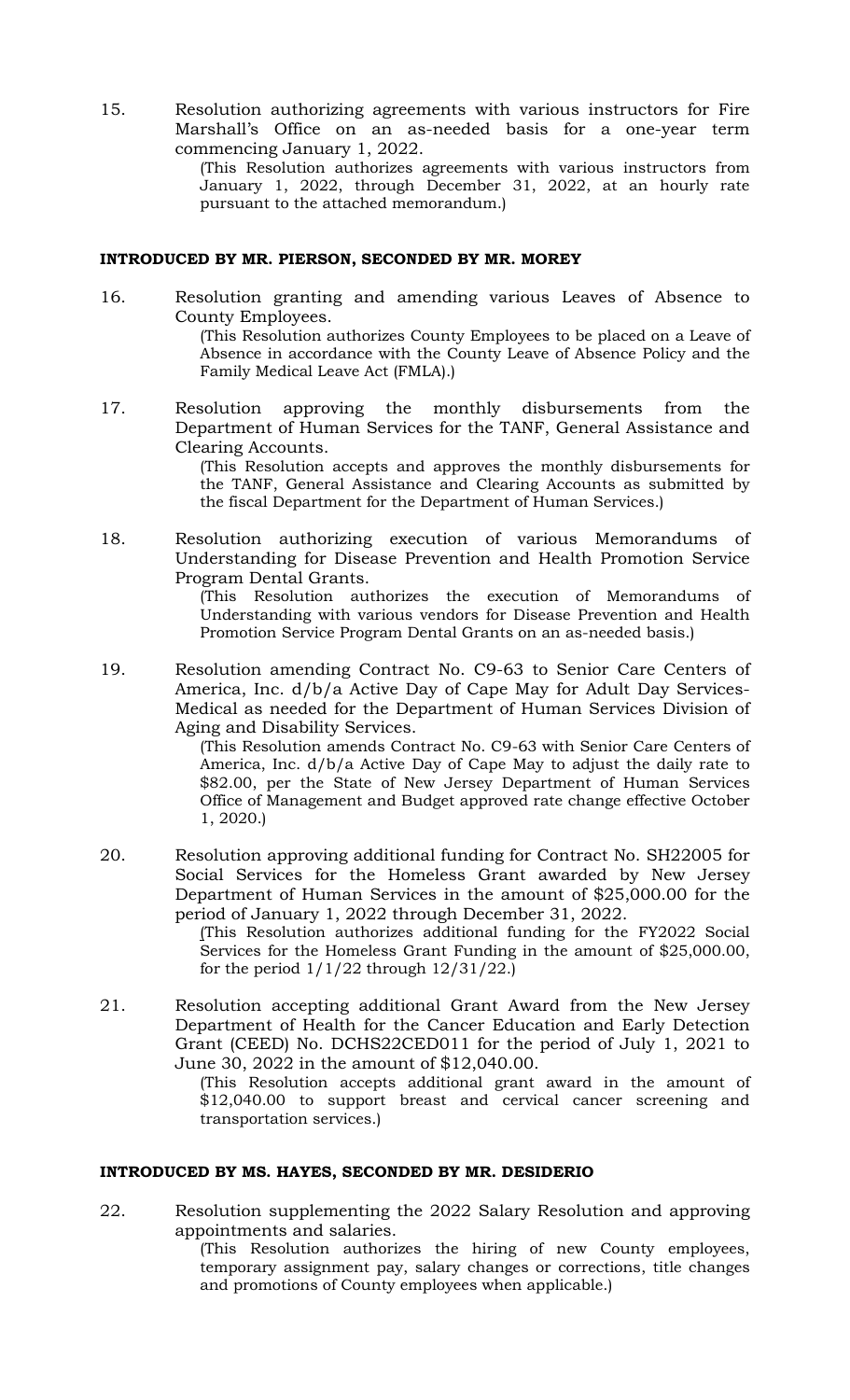23. Resolution authorizing the Board to hold a meeting excluding the public on January 25, 2022 at 3:30 p.m. or as soon thereafter as possible or as practicable.

Matters falling within attorney client privilege, pursuant to N.J.S.A. 10:4-12(b)(7) and pending litigation, pursuant to N.J.S.A. 10:4- 12(b)(7).

(This Resolution authorizes the Board of County Commissioners to conduct a meeting excluding the public at the stated time in accordance with the Open Public Meetings Act, N.J.S.A. 10:4-1, et seq.)

24. Resolution authorizing Change Order No. 9 to Contract No. C0-70 with R. Wilkinson & Sons Construction Inc. for the construction of new Safari Café at the Cape May County Zoo in the amount of \$28,111.38.

> (This Resolution authorizes Change Order No. 9 to Contract No. C0-70 to furnish and install revised concrete footing and electrical service, and for furniture freight and storage as per the attached proposal in the amount of \$28,111.38.)

## **INTRODUCED BY MR. MOREY, SECONDED BY MR. PIERSON**

- 25. Resolution designating the month of February, 2022 as Career and Technical Education Month in Cape May County. (This Resolution designates the month of February, 2022 as Career and Technical Education Month in Cape May County and encourages all residents to become familiar with the services and benefits offered by the Cape May County Technical School District.)
- 26. Resolution authorizing use of competitive contracting to solicit proposals for Landscape Architecture Services for the County of Cape May.

(This Resolution authorizes use of competitive contracting for Landscape Architecture Services for the County of Cape May pursuant to N.J.S.A. 40A:11-4.1 through 40A:11-4.5.)

- 27. Resolution authorizing Change Order No. 1 to Contract No. C0-215 with T&M Associates for Professional Planning Services for the development of a comprehensive plan in the amount of \$15,000.00. (This Resolution authorizes Change Order No. 1 to Contract C0-215 for additional comprehensive plan modifications and census data updates per the attached proposal in the amount of \$15,000.00.)
- 28. Resolution authorizing Green Creek Volunteer Fire Company to solicit contributions along Bayshore Road (CR603) on various dates in the Township of Middle.

(This Resolution authorizes fire company volunteers to hold 'coin drops' to obtain public contributions which help offset operational expenses.)

- 29. Resolution authorizing Change Order No. 1-Final in the amount of \$1,973.40 to RTW Construction, Inc. contract for 2020 Miscellaneous Drainage Improvements II, Townships of Middle and Lower. (This Resolution authorizes a change order for 2020 Miscellaneous Drainage II improvements to reflect as- built quantities and to affirm that no payments will be forwarded to the contractor retained on the project until adoption of the Stipulation and Consent Order of case number 21- 18595.)
- 30. Resolution awarding contract to South State, Inc. in the amount of \$9,528,944.50 for 2021 Maintenance Paving on Various County Roads.

(This Resolution awards the contract for 2021 Maintenance Paving on Various County Roads.)